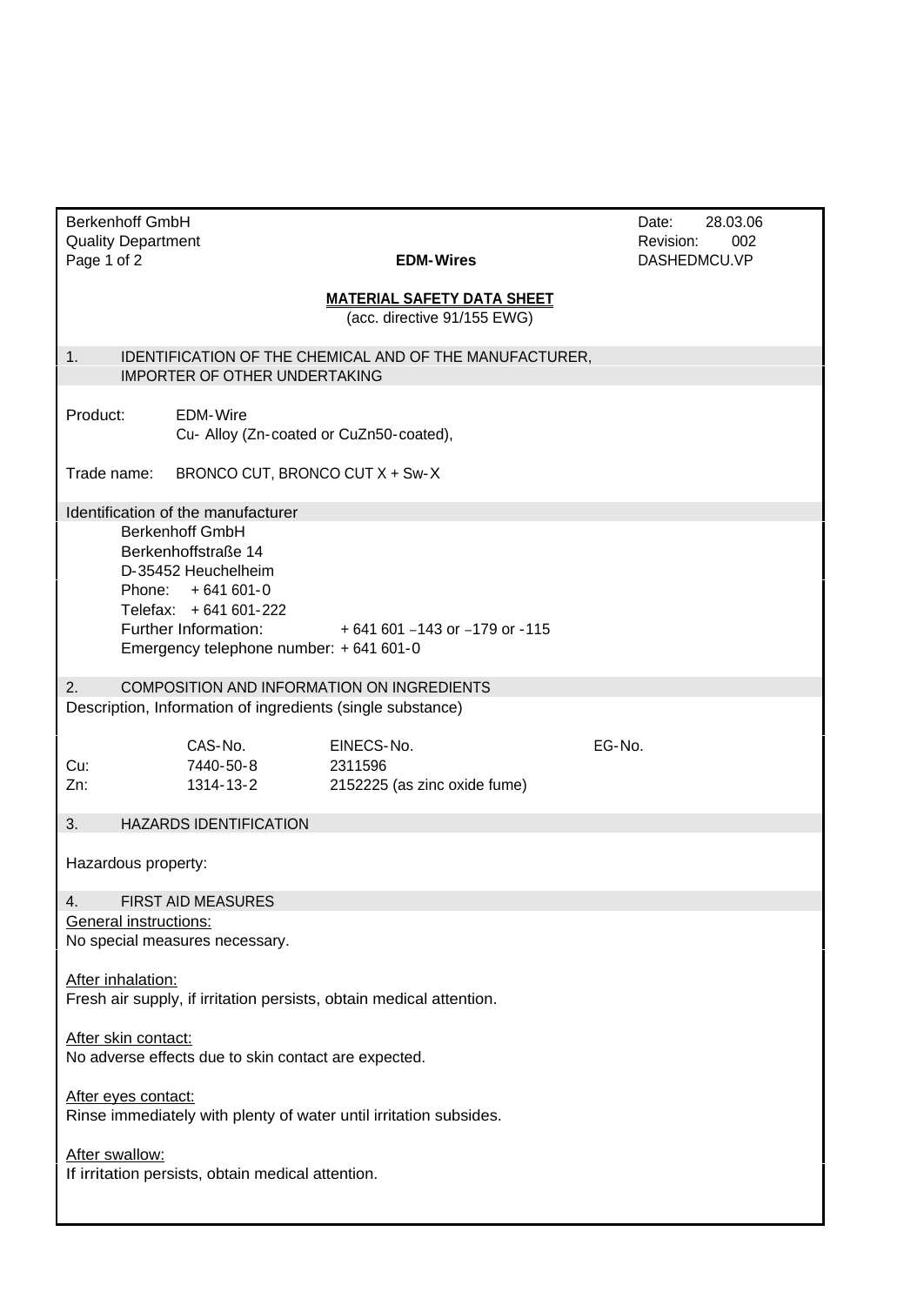| <b>Berkenhoff GmbH</b>                                         |                                                                                                                         | 28.03.06<br>Date: |
|----------------------------------------------------------------|-------------------------------------------------------------------------------------------------------------------------|-------------------|
| <b>Quality Department</b>                                      |                                                                                                                         | 002<br>Revision:  |
| Page 2 of 5                                                    | <b>EDM-Wire</b>                                                                                                         | DASHEDMCU.VP      |
|                                                                |                                                                                                                         |                   |
| FIRE-FIGHTING MEASURES<br>5.                                   |                                                                                                                         |                   |
|                                                                |                                                                                                                         |                   |
| Suitable extinguishing media:                                  | The material is not combustible. If packaging material, means of transportation or storeroom catch fire the             |                   |
|                                                                | extinguishing media is to be adepted to the surroundings. Suitable are CO <sub>2</sub> , dry chemical powder and jet of |                   |
|                                                                | water. Big fire is to be fight with jet of water or alcoholic resistent foam.                                           |                   |
| Extinguishing media which must not be used for safety reasons: |                                                                                                                         |                   |
| No restriction.                                                |                                                                                                                         |                   |
|                                                                |                                                                                                                         |                   |
|                                                                | Special endanger through material, his burning products or arising gas:                                                 |                   |
|                                                                |                                                                                                                         |                   |
| Special fire-fighting safeguard clause:                        |                                                                                                                         |                   |
| Not necessary.                                                 |                                                                                                                         |                   |
|                                                                |                                                                                                                         |                   |
| ACCIDENTAL RELEASE MEASURES<br>6.                              |                                                                                                                         |                   |
| <b>Personal Precautions:</b>                                   |                                                                                                                         |                   |
| Not necessary.                                                 |                                                                                                                         |                   |
|                                                                |                                                                                                                         |                   |
| Environmental protections procedure:                           |                                                                                                                         |                   |
| No special procedure necessary.                                |                                                                                                                         |                   |
|                                                                |                                                                                                                         |                   |
| Methods for cleaning up:                                       |                                                                                                                         |                   |
| Mechanical pick-up.                                            |                                                                                                                         |                   |
|                                                                |                                                                                                                         |                   |
| Other instructions:                                            |                                                                                                                         |                   |
| No dangerous substances layed off.                             |                                                                                                                         |                   |
| 7.                                                             |                                                                                                                         |                   |
| HANDLING AND STORAGE                                           |                                                                                                                         |                   |
| Handling/Instructions for safety dealing:                      |                                                                                                                         |                   |
| No special procedures necessary.                               |                                                                                                                         |                   |
|                                                                |                                                                                                                         |                   |
| Fire and explosion hazards:                                    |                                                                                                                         |                   |
| No special procedures necessary, according to Point 5.         |                                                                                                                         |                   |
|                                                                |                                                                                                                         |                   |
| Storage/Requirements for storerooms and container:             |                                                                                                                         |                   |
| No special requirements.                                       |                                                                                                                         |                   |
|                                                                |                                                                                                                         |                   |
| Instructions for combined storage:                             |                                                                                                                         |                   |
| None.                                                          |                                                                                                                         |                   |
| Further statements for storage conditions:                     |                                                                                                                         |                   |
| None.                                                          |                                                                                                                         |                   |
|                                                                |                                                                                                                         |                   |
|                                                                |                                                                                                                         |                   |
|                                                                |                                                                                                                         |                   |
|                                                                |                                                                                                                         |                   |
|                                                                |                                                                                                                         |                   |
|                                                                |                                                                                                                         |                   |
|                                                                |                                                                                                                         |                   |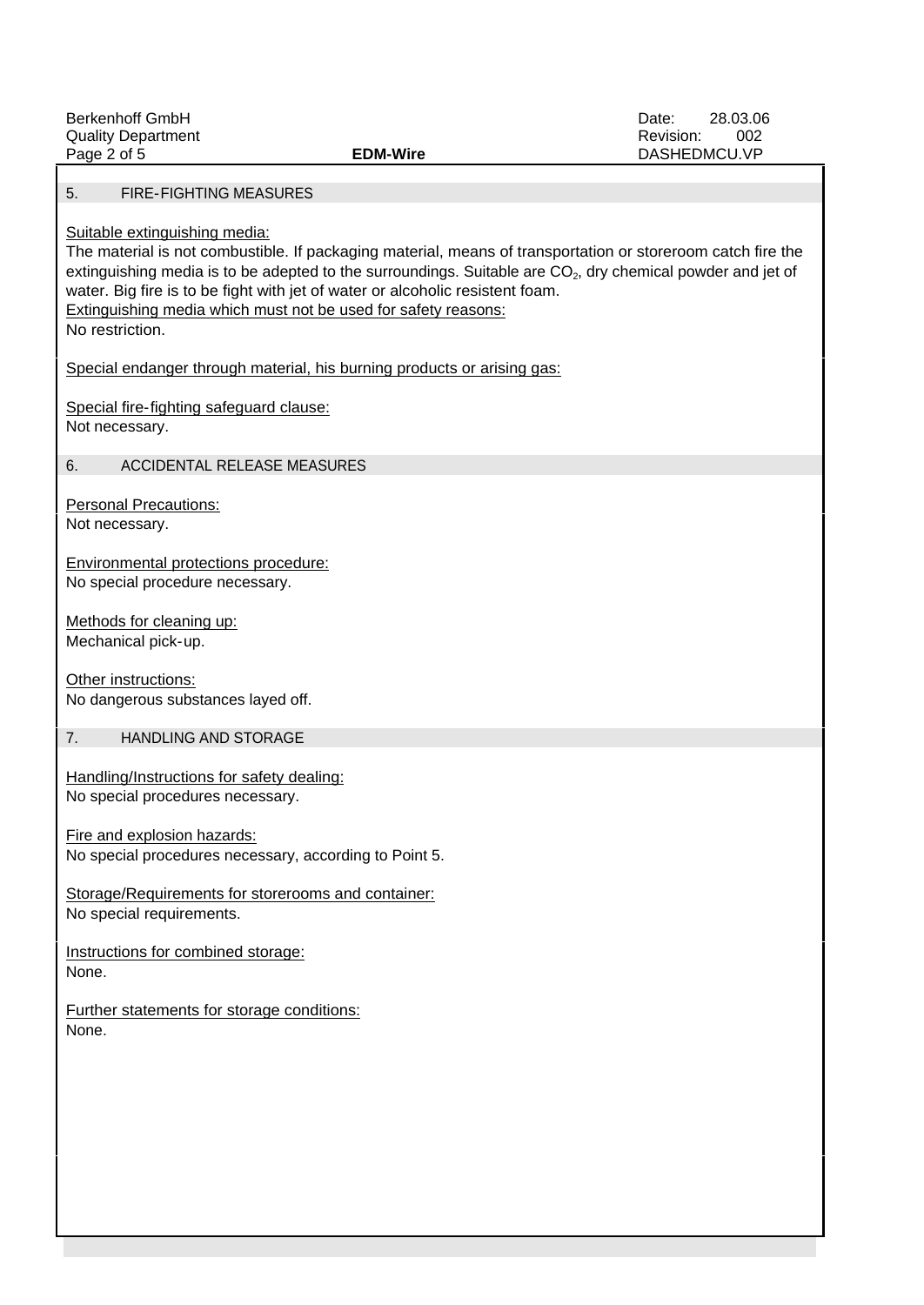| <b>Berkenhoff GmbH</b>                        |                                                                                                             |                                          | 28.03.06<br>Date:                |
|-----------------------------------------------|-------------------------------------------------------------------------------------------------------------|------------------------------------------|----------------------------------|
| <b>Quality Department</b><br>Page 3 of 5      | <b>EDM-Wire</b>                                                                                             |                                          | 002<br>Revision:<br>DASHEDMCU.VP |
|                                               | EXPOSURE CONTROLS AND PERSONAL PROTECTION                                                                   |                                          |                                  |
|                                               | Additional notice for technical equipment                                                                   |                                          |                                  |
|                                               | Ingredient with threshold value concerning work place to supervise                                          |                                          |                                  |
| CAS-No.                                       | Substance designation                                                                                       | Value<br><u>Unit</u>                     |                                  |
| 7440-50-8<br>copper                           |                                                                                                             | 1 E 4<br>mg/m <sup>3</sup>               |                                  |
| 7440-50-8<br>copper - fume                    |                                                                                                             | $0,1 A$ 4<br>mg/m <sup>3</sup>           |                                  |
| 1314-13-2                                     | zinc oxide - fume                                                                                           | 5 E<br>mg/m <sup>3</sup>                 |                                  |
| <b>Additional remarks:</b>                    |                                                                                                             |                                          |                                  |
| Base was the valid list of the date of issue. |                                                                                                             |                                          |                                  |
| Personal protective equipment                 |                                                                                                             |                                          |                                  |
|                                               | General instructions for protection and hygiene                                                             |                                          |                                  |
|                                               | Please note the usual precautions for the handling with chemicals.                                          |                                          |                                  |
|                                               |                                                                                                             |                                          |                                  |
| Respiratory protection:                       | Not necessary.                                                                                              |                                          |                                  |
| Hand protection:<br>Eye protection:           | Not necessary.<br>Not necessary.                                                                            |                                          |                                  |
| Skin protection:                              | Not necessary.                                                                                              |                                          |                                  |
|                                               |                                                                                                             |                                          |                                  |
| regulations.                                  | During operation with this product for welding or soldering please note the corresponding industrial safety |                                          |                                  |
| 9.                                            | PHYSICAL AND CHEMICAL PROPERTIES                                                                            |                                          |                                  |
| Physical state, color and odour               |                                                                                                             |                                          |                                  |
|                                               | Lump material (wire), brassy, no inherent odour.                                                            |                                          |                                  |
|                                               |                                                                                                             |                                          |                                  |
|                                               | 9.3 Information on changes in the physical state                                                            |                                          |                                  |
| <b>Alloy</b>                                  | Melting point/-range °C                                                                                     | Density at 20°C g/cm <sup>3</sup> Coulor |                                  |
| <b>BRONCO CUT</b>                             | ~1083                                                                                                       | 8,9                                      | bright silver                    |
| BRONCO CUT X + NCX + Sw-X                     | ~1083                                                                                                       | 8,9                                      | brown                            |
|                                               |                                                                                                             |                                          |                                  |
|                                               | Flammability (solid/gas): The material is not flammable.                                                    |                                          |                                  |
| Solubility in/miscibility                     |                                                                                                             |                                          |                                  |
| with water ( at 20 $^{\circ}$ C):             | negligible g/l                                                                                              |                                          |                                  |
| Explosion hazard:                             | No danger of explosion.                                                                                     |                                          |                                  |
|                                               |                                                                                                             |                                          |                                  |
|                                               |                                                                                                             |                                          |                                  |
|                                               |                                                                                                             |                                          |                                  |
|                                               |                                                                                                             |                                          |                                  |
|                                               |                                                                                                             |                                          |                                  |
|                                               |                                                                                                             |                                          |                                  |
|                                               |                                                                                                             |                                          |                                  |
|                                               |                                                                                                             |                                          |                                  |
|                                               |                                                                                                             |                                          |                                  |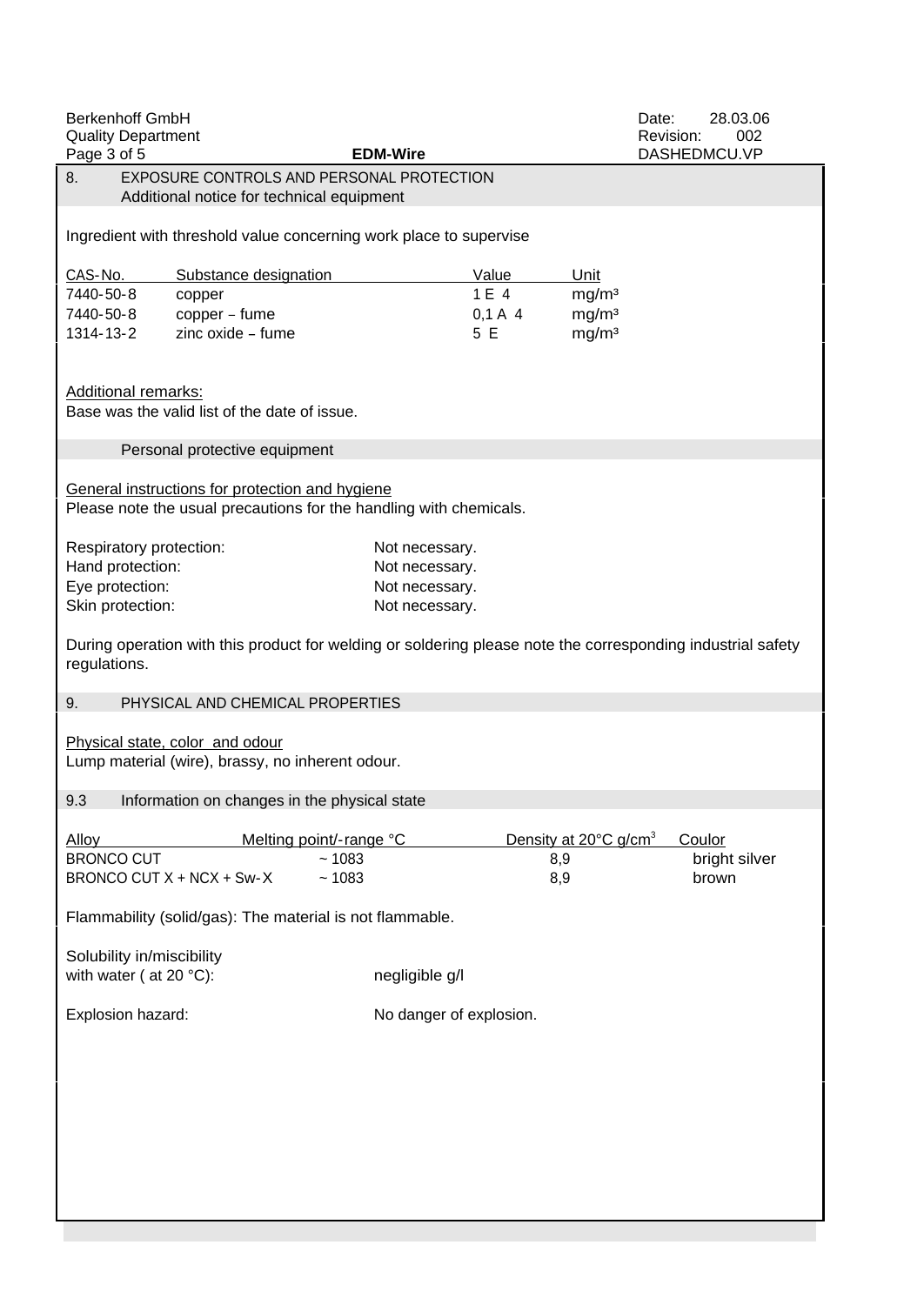| <b>Berkenhoff GmbH</b>                                                                                      |                       | 28.03.06<br>Date: |
|-------------------------------------------------------------------------------------------------------------|-----------------------|-------------------|
| <b>Quality Department</b>                                                                                   |                       | 002<br>Revision:  |
| Page 4 of 5                                                                                                 | <b>EDM-Wire</b>       | DASHEDMCU.VP      |
| 10. STABILITY AND REACTIVITY                                                                                |                       |                   |
|                                                                                                             |                       |                   |
| Thermal decomposition/Conditions to avoid<br>No decomposition at application as directed.                   |                       |                   |
|                                                                                                             |                       |                   |
| Substances to avoid:                                                                                        |                       |                   |
| Incompatibility with Hg, NH <sub>3</sub> , chloric gas and various acids.                                   |                       |                   |
|                                                                                                             |                       |                   |
| Hazardous decomposition products:                                                                           |                       |                   |
| No hazardous decomposition products known.                                                                  |                       |                   |
| 11. TOXICOLOGICAL INFORMATION                                                                               |                       |                   |
|                                                                                                             |                       |                   |
| <b>Acute toxicity data:</b>                                                                                 |                       |                   |
| Special symptom at animal experiment:                                                                       | None                  |                   |
|                                                                                                             |                       |                   |
| Primary irritation effect: Skin:                                                                            | No irritation effect. |                   |
| Eye:                                                                                                        | No irritation effect. |                   |
| Sensitization:                                                                                              | None.                 |                   |
|                                                                                                             |                       |                   |
| Additional toxicity information:                                                                            |                       |                   |
| Appropriate dealing with and use as directed, the product is unhealthy, according to our experience and the |                       |                   |
| existing information.                                                                                       |                       |                   |
| No duty to mark the product, according to the EG-lists at final edition.                                    |                       |                   |
|                                                                                                             |                       |                   |
|                                                                                                             |                       |                   |
| 12. ECOLOGICAL INFORMATION                                                                                  |                       |                   |
|                                                                                                             |                       |                   |
| Grade of water-danger: nwg (VwVwS)                                                                          |                       |                   |
| In general no water-danger.                                                                                 |                       |                   |
|                                                                                                             |                       |                   |
|                                                                                                             |                       |                   |
| 13. DISPOSAL CONSIDERATIONS                                                                                 |                       |                   |
|                                                                                                             |                       |                   |
| Recommendation for the Product:                                                                             |                       |                   |
| Collect residues and give back to the producer or scarp metal dealer. Not in household waste.               |                       |                   |
|                                                                                                             |                       |                   |
| Recommendation for Waste package:<br>Disposal according to official regulations.                            |                       |                   |
|                                                                                                             |                       |                   |
|                                                                                                             |                       |                   |
|                                                                                                             |                       |                   |
|                                                                                                             |                       |                   |
|                                                                                                             |                       |                   |